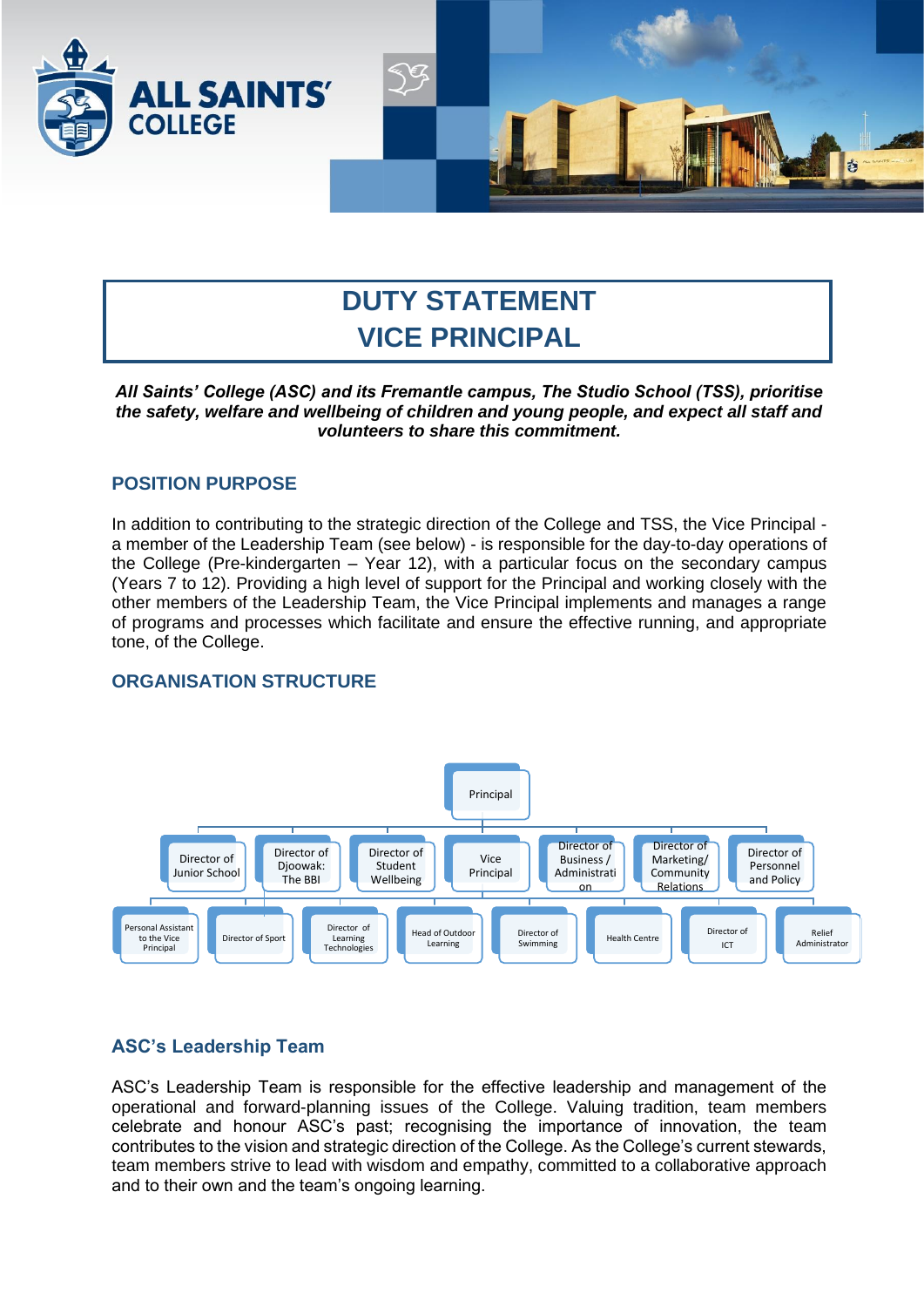In all they do, ASC's Leadership Team members strive to embody the following values:

- **Compassion**  head, heart, and hands leadership.
- **Mindfulness** appreciating complexity.
- **Inclusivity** valuing difference.
- **Humility**  servant leadership.

All academic members of the Leadership Team are expected to teach (up to one line).

## **KEY RESPONSIBILITIES**

The Vice Principal will support the College's mission by undertaking the following duties, which reflect the accountabilities and responsibilities that are integral to the successful performance of this position:

#### **1. Leadership and management**

#### **(a) As a strategic leader in the College, the Vice Principal will:**

- i. be innovative and creative in thought and remain abreast of current educational and leadership research;
- ii. contribute to the strategic direction of the College;
- iii. drive operational decision-making processes and effectively manage projects in areas relevant to the portfolio, ensuring that all such initiatives are regularly reviewed and in alignment with College strategy;
- iv. support the College's partnership with the Parish by occasionally attending, and writing reports for, Parish Council meetings;
- v. support the College's close working relationship with its affiliated bodies (such as the P&F, Former Students' Association etc) by writing reports and / or attending meetings, as required.

#### **(b) As a leader of staff, the Vice Principal will:**

- i. foster positive working relationships across the College;
- ii. serve on various interview panels as directed by the Principal eg staff recruitment, probationary review, end of contract review, Senior Teacher applications and performance review;
- iii. support and direct staff (see above chart) in ICT Services and Integration, Health Centre, Outdoor Learning, Sports Operations, the Aquatic Centre, Nexus (College libraries) as well as the Relief Teacher Coordinator (Senior School);
- iv. work closely with the Director of Junior School and the Director of Djoowak: The Beyond Boundaries Institute in order to have oversight of the College's performance appraisal program for teaching staff, and support human resources in deploying the College wide appraisal program;
- v. work closely with the Director of Junior School and the Director of Djoowak: The Beyond Boundaries Institute in order to have oversight of the College's annual academic timetabling and staffing plan;
- vi. as with other members of the Leadership Team, delegate for the Principal as required.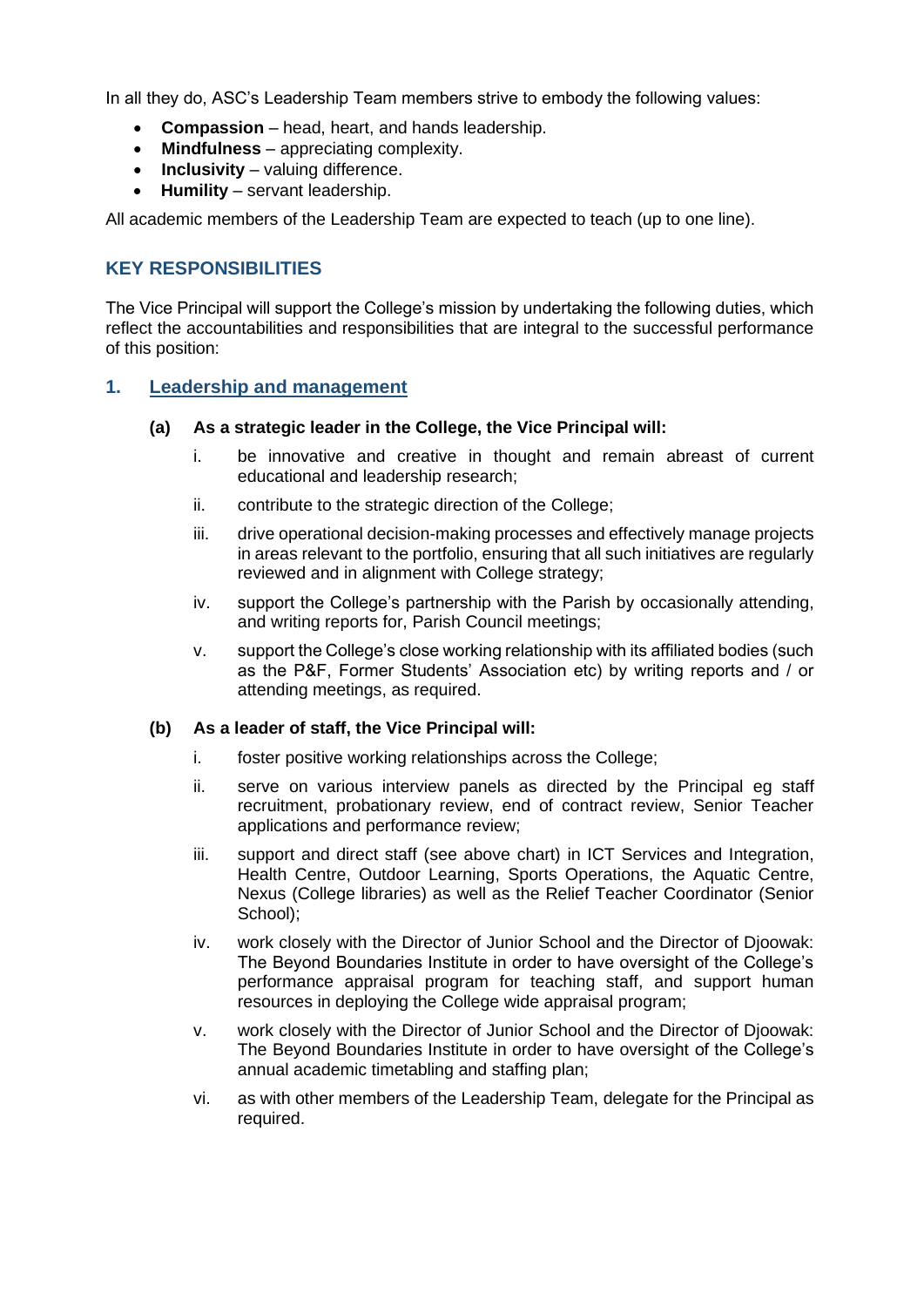## **2. Organisation and administration**

- (a) proactively manage the daily operations of the College and assist where necessary, with the operations of The Studio School;
- (b) assist the Principal in the oversight and management of the College's professional learning program budget;
- (c) have oversight of the planning and publishing of the annual College calendar;
- (d) monitor and manage effective processes for all College communication, in collaboration with relevant staff;
- (e) have oversight for managing and developing the College's data system pertaining to student and parent record keeping;
- (f) monitor and manage all risk assessment processes pertaining to the College's curricular and cocurricular programs (including camps and tours) and, as part of the risk focus of the role, attend all meetings of the Board's Risk Committee;
- (g) have oversight of the College's cocurricular program;
- (h) ensure thorough documentation of all College programs and activities;
- (i) in consultation with the Director of Junior School and the Director of Djoowak: The Beyond Boundaries Institute, oversee the planning, communication, proofing, printing and distribution processes for student reports;
- (j) contribute to the College's annual budgeting process in conjunction with the Principal and Director of Business and Administration;
- (k) contribute to / attend ICT strategic planning committee meetings;
- (l) in consultation with the Principal and Director of Student Wellbeing, oversee an engaging and informative secondary school assembly program;
- (m) chair the College's Uniform Committee;
- (n) in conjunction with Community Relations, organise the College's Valedictory and Senior School Presentation celebrations;
- (o) manage the Vice Principal's budget;
- (p) manage the staff first aid register, training program and mandatory reporting program;
- (q) prepare the College's yearly compliance report;
- (r) in consultation with the Principal, plan staff meetings and PD days;
- (s) chair the meetings of the Directors of Junior School, Students Wellbeing and Djoowak;
- (t) oversee and manage College policy updates;
- (u) be an active member of the College's OHS Committee;
- (v) represent the College at ACC (interschool sport) meetings;
- (w) oversee the College intrastate, national and international tours program;
- (x) manage the College's reregistration submission.

#### **3. Other Duties**

From time to time, the Vice Principal may be required to undertake other duties at the Principal's discretion.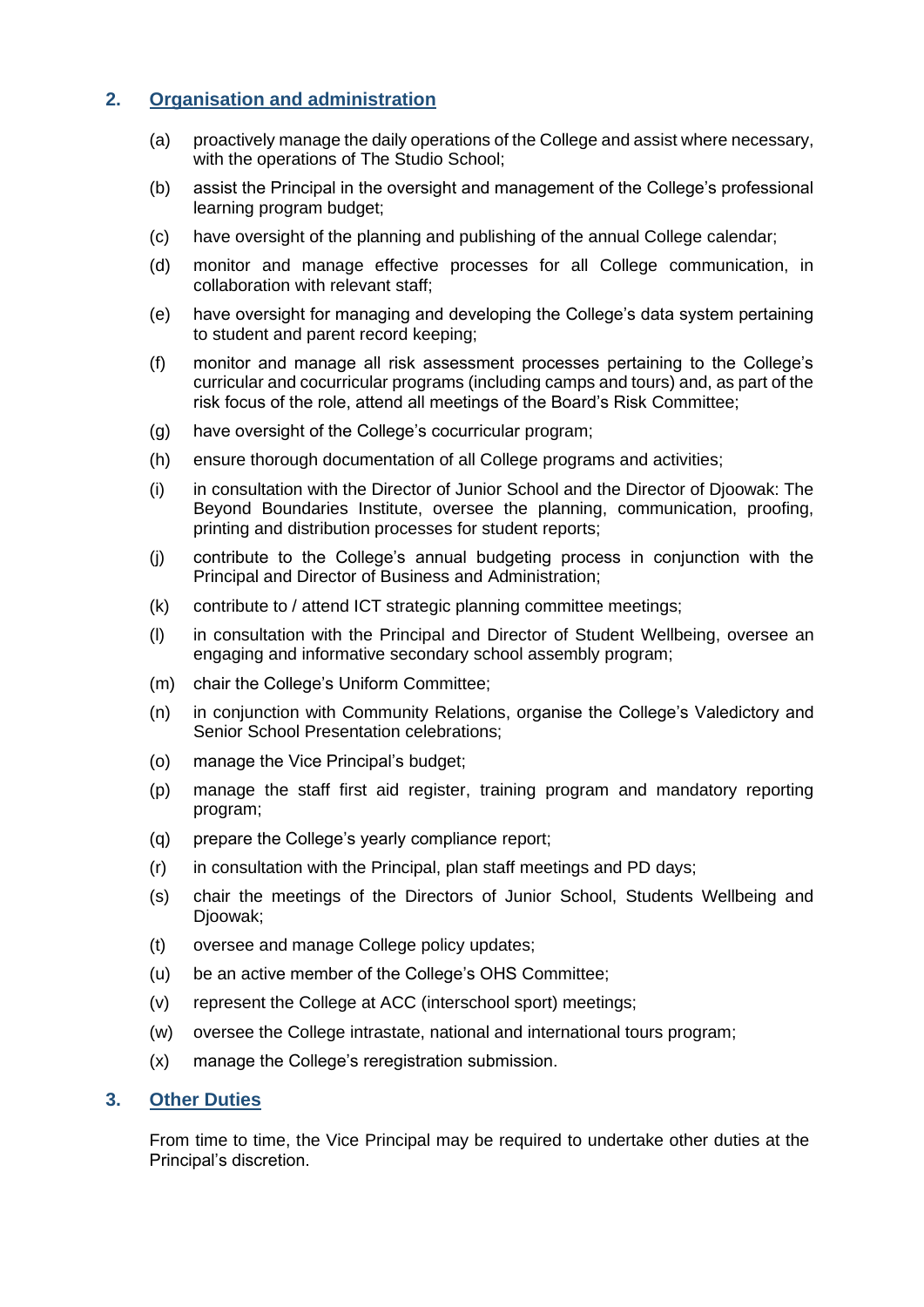## **CANDIDATE PROFILE AND SELECTION CRITERIA**

#### **ESSENTIAL CRITERIA (Refer Appendix A at end of document)**

Supporting the Anglican ethos and Christian principles and traditions of the College, and modelling the Leadership Team's values (see above), the Vice Principal will:

## **Leadership**

- Epitomise a growth mindset.
- Create, foster and contribute to the College's vision whilst encouraging and inspiring others to share in the ownership of that vision to ensure a clear strategic direction.
- Create and maintain a positive environment by keeping people informed, promoting team effectiveness, displaying strategic and conceptual thinking, and communicating vision, purpose and values.
- Demonstrate a proven track record in effective organisational management, including change management and stakeholder management and engagement.

## **Communication**

- Demonstrate excellent interpersonal, negotiation and conflict-resolution skills.
- Speak and write with a very high degree of clarity, accuracy, and effectiveness.
- Seeking first to understand, display active listening skills.

#### **Ethics and integrity**

- Ensure confidentiality, discretion and sound judgment.
- Display strong moral principles which are underpinned by honesty, reliability and fairness.
- Promote and embody the College's values.
- Display personal courage and resilience in the best interests of our students and the College community.

## **Coaching and mentoring**

- Foster a growth mindset amongst others by creating an environment of low risk / high challenge that will encourage innovation and a commitment to continuous improvement.
- Actively seek developmental opportunities for others, making suggestions for improvement in a manner that builds confidence and self-esteem.
- Provide honest, accurate, constructive, and sensitive feedback during performance appraisal processes.

#### **Analytical, conceptual, and problem-solving skills**

- Think creatively and innovatively to solve problems.
- Effectively use conceptual thinking to analyse, evaluate and consider the long-term consequences of any action.
- Consider multiple alternatives to resolve a situation and develop contingency plans to overcome any obstacles that may arise during the resolution process.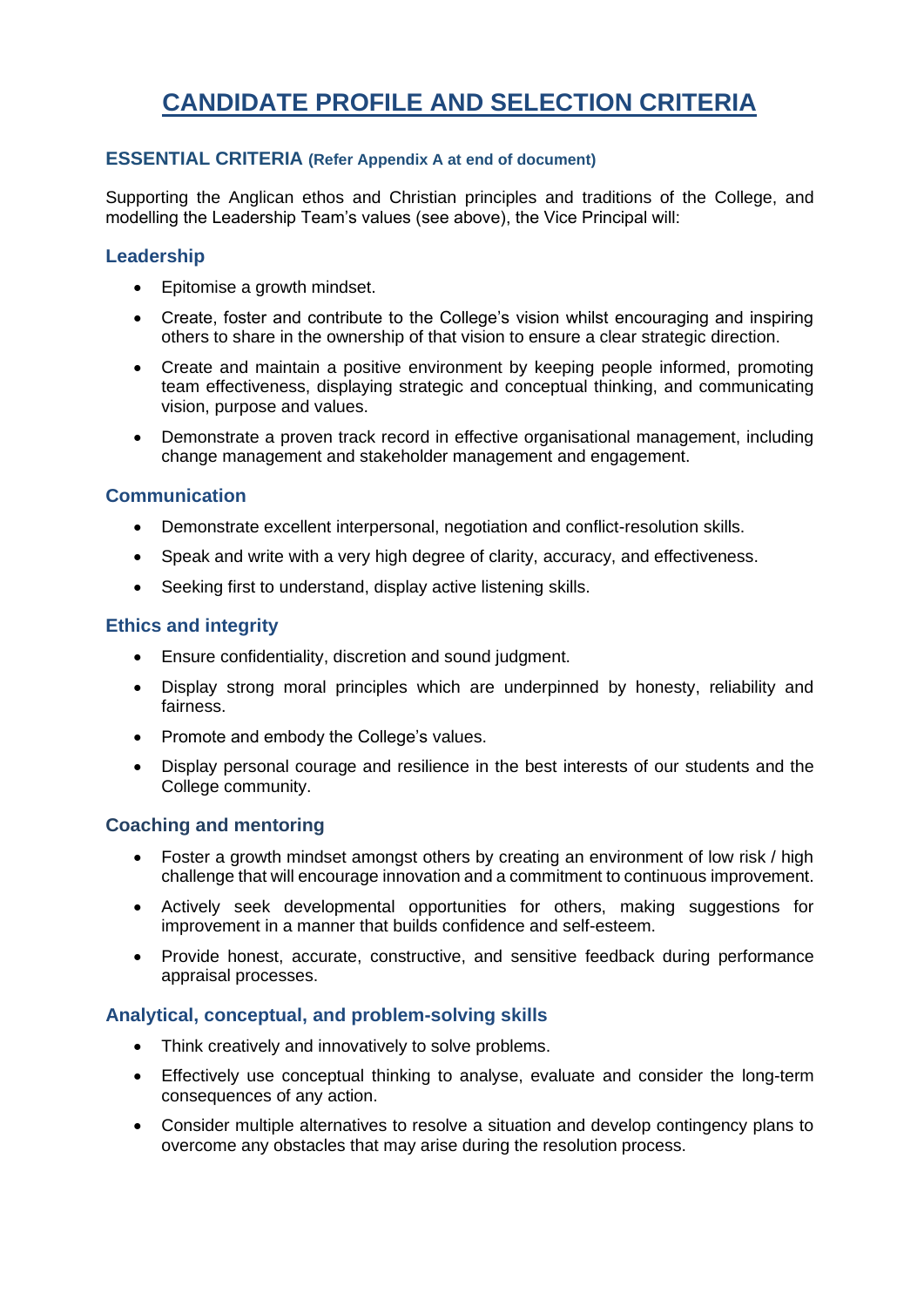## **Teamwork**

- Demonstrate skill in and willingness to work collaboratively with others.
- Create a safe environment where team members feel at ease to try new things and discuss concerns.
- Encourage openness by communicating in a frank and sensitive manner.

#### **Experience and commitment to ongoing professional learning**

- Demonstrate an excellent record in senior leadership in an educational setting.
- Be an active member of relevant professional organisations.
- Master's degree in a relevant field (eg educational leadership).

#### **Teachers' Registration Board and Working with Children Clearance**

- Current registration, or ability to obtain registration.
- Current Working with Children clearance, or suitability for clearance.

## **PERFORMANCE APPRAISAL**

The Vice Principal will undergo an initial appraisal after six months in order to confirm their role. Further to that, the Vice Principal will participate in an annual process of review. The review may focus on a set of Key Performance Indicators as determined by the Principal in consultation with the Vice Principal.